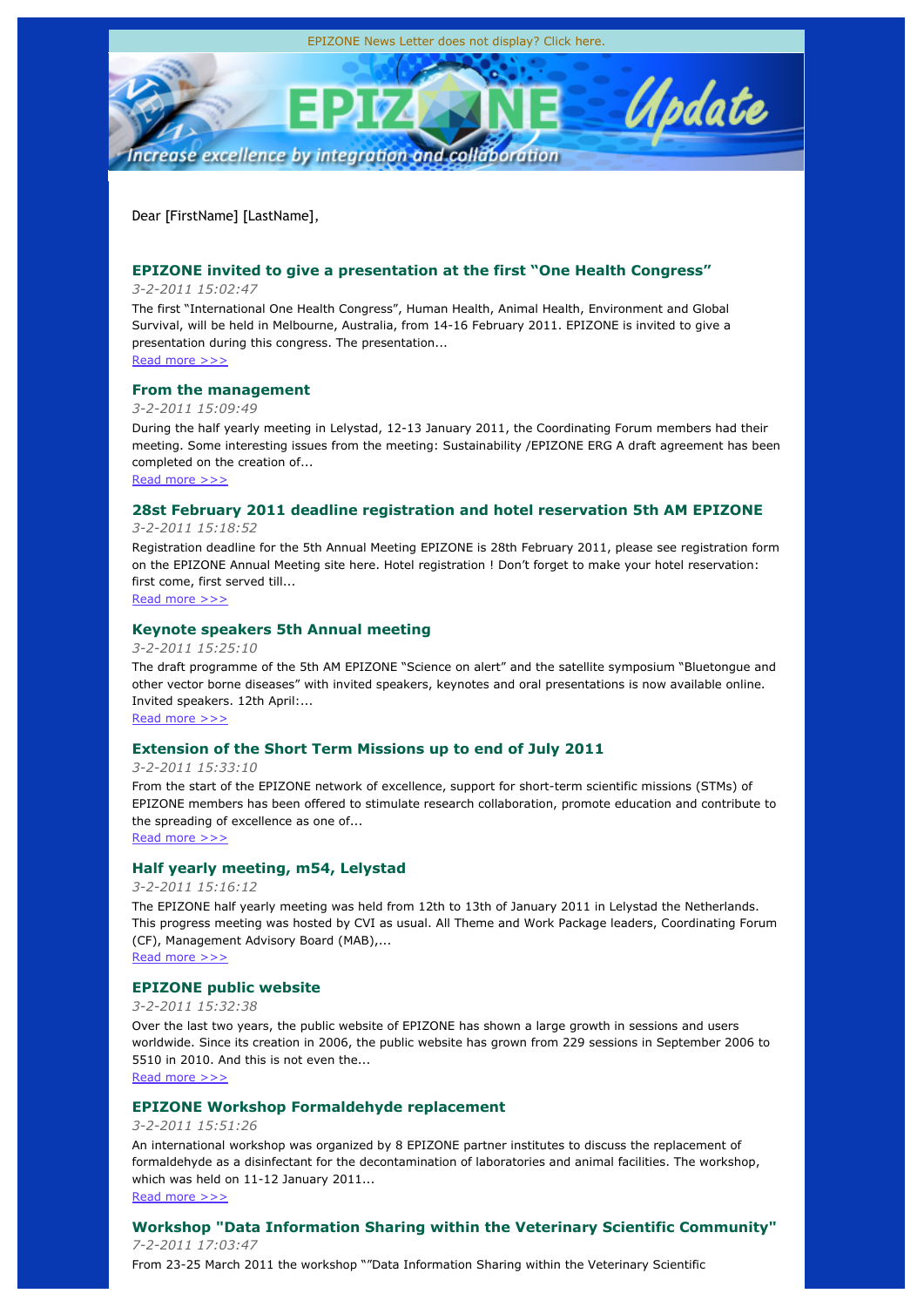Community: Legislative State of the Art and the Role of EPIZONE" will be held at Villa Franceschi, Mira, Italy. The workshop is organised by the Istituto...

Read more >>>

## **Activity agenda (meetings, workshops and events)**

*8-2-2011 9:12:44*

14-16 February 2011 - First One Health Congress, Melbourne, Australia 23-25 March 2011 -workshop: Data Information Sharing within the Veterinary Scientific Community: Legislative state of the art and the role of EPIZONE, Villa...

Read more >>>

Your news item for the next EPIZONE update is most welcome. Please submit via:

EPIZONE update News gathering

Contact information: E-mail:epizone.cvi@wur.nl www.epizone-eu.net

EPIZONE is the Network of Excellence for Epizootic Disease Diagnosis and Control, supported by funding under the Sixth Research Framework Programme of the EU.

To unsubscribe for the EPIZONE Update please send an e-mail to: epizone.cvi@wur.nl

Copyright (C) 2008 EPIZONE All rights reserved.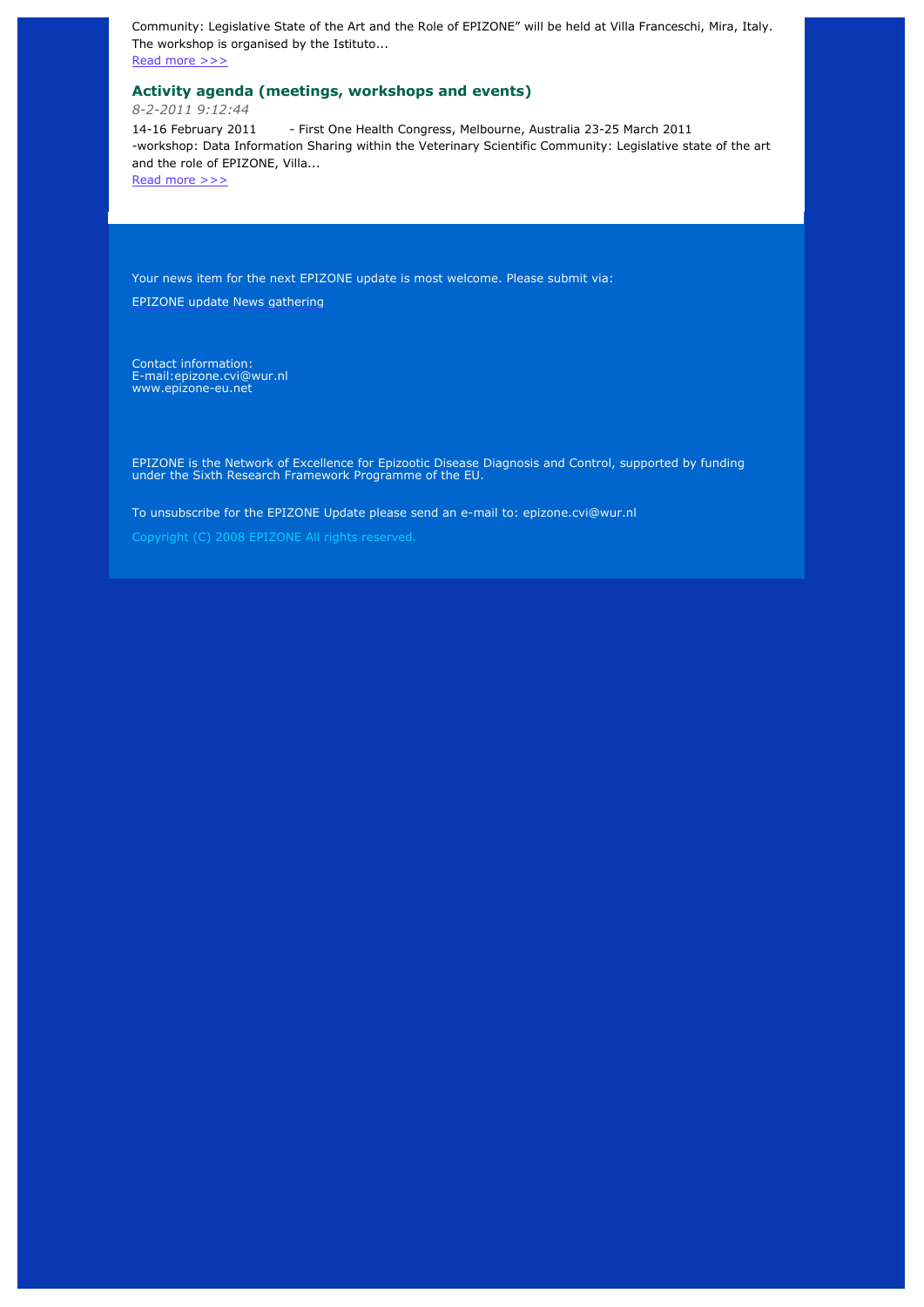### **EPIZONE invited to give a presentation at the first "One Health Congress"**

The first "International One Health Congress", Human Health, Animal Health, Environment and Global Survival, will be held in Melbourne, Australia, from 14-16 February 2011. EPIZONE is invited to give a presentation during this congress.

The presentation will be held by Professor Wim van der Poel, coordinator EPIZONE, in the afternoon of 14<sup>th</sup> of February.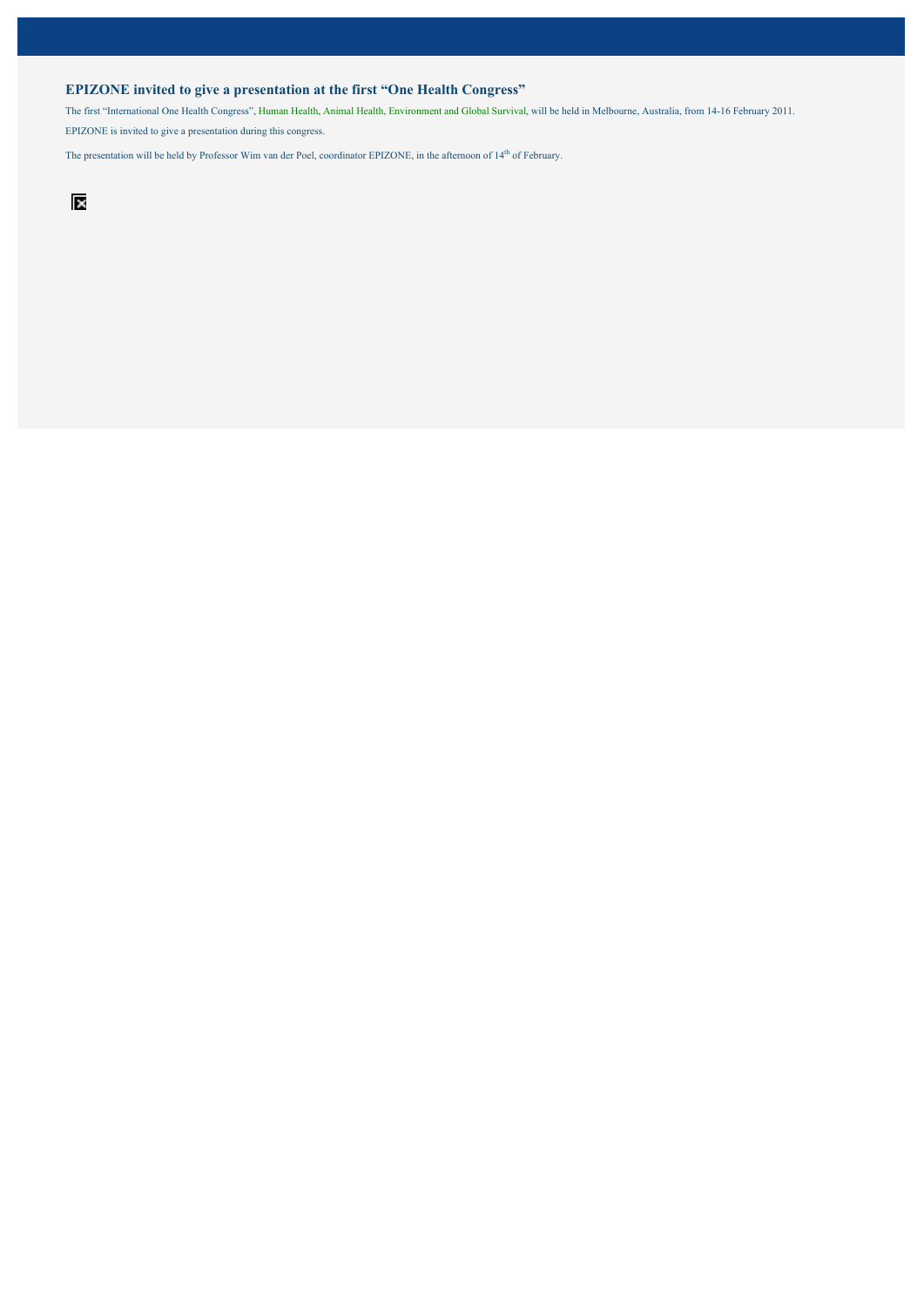### **From the management**

During the half yearly meeting in Lelystad, 12-13 January 2011, the Coordinating Forum members had their meeting.

Some interesting issues from the meeting:

• **Sustainability /EPIZONE ERG**

A draft agreement has been completed on the creation of an **European Research Group (ERG)**, the follow up of the EPIZONE project. The document with addendum is circulated to all partner institutes. Legal advisors of all the institutes are asked to look into this document and should forward their comments on this document before the end of February 2011. The final document is to be ready at the time of the annual meeting in April. Thereafter the agreement can be signed by all founding partners. The ERG will start by Jan 1st 2012. By 2013 the ERG will be opened for new partners according to the rules of the ERG.

• **6th Annual Meeting, Brighton UK**

To keep EPIZONE going the organising of a 6th AM has been started. This next annual meeting will not be funded by the EU and must be mainly self-supporting. It will be hosted by the IAH in Pirbright and the location will be Brighton, end of May or beginning of June in 2012. It is aimed to have about 200-250 attendees. The next AM will be announced at the 5th Annual Meeting in Papendal, so people can take the event into consideration for their budget of Year 6. EPIZONE key scientists are invited to volunteer for the scientific committee.

• **Workshop Building Bridges**

The 2nd Building Bridges meeting in Madrid was a great success. There were a lot of Chinese participants and a large number of research items were discussed in parallel sessions. The meeting report is being drafted and will be available soon. The next Building Bridges meeting will probably be held in Beijing, China. Presumably in July 2011. The topics are not known yet and the venue has not been selected yet.

• **Extension EPIZONE**

Administrative extension was foreseen for this project but considering the current expenditure it has been decided to plan extra work in a selected work package in each theme. This is supported by the European Commission and a formal request for extension will be sent to the EC in February 2011.

Under expenditure at the ending of the project is absolutely not allowed, even a small amount under budget may have serious consequences. Extra work will have to be included in clear deliverables and should be done by enough partners.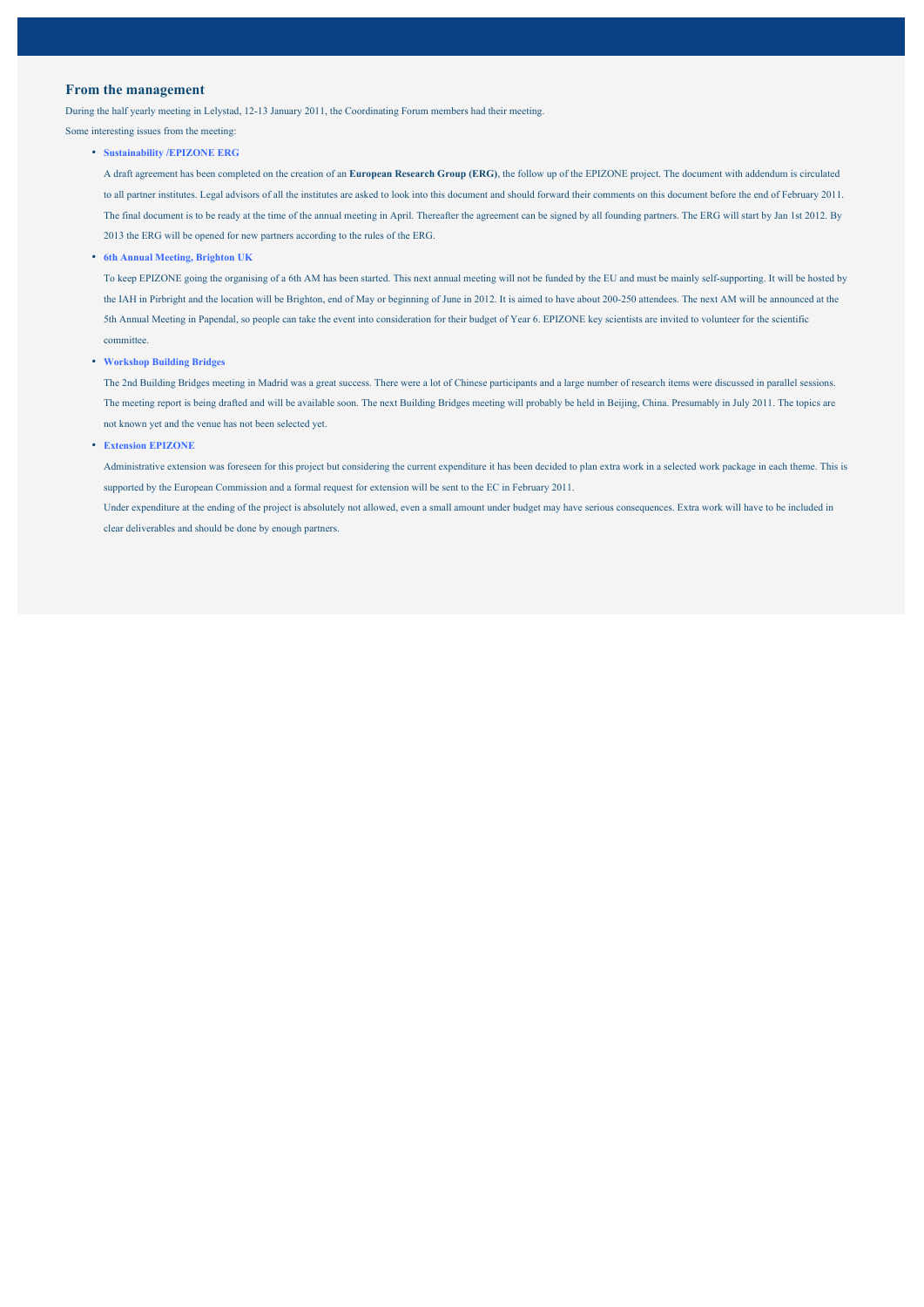### **28st February 2011 deadline registration and hotel reservation 5th AM EPIZONE**

Registration deadline for the 5<sup>th</sup> Annual Meeting EPIZONE is 28th February 2011, please see registration form on the EPIZONE Annual Meeting site here.

#### **Hotel registration**

**!** Don't forget to make your hotel reservation: first come, first served till the 28th February 2011. You can make a reservation via this link to the reservation form on our annual meeting website. Please be aware, from accommodation NOT booked via this website there will be NO shuttle bus available to the congress venue and diner location.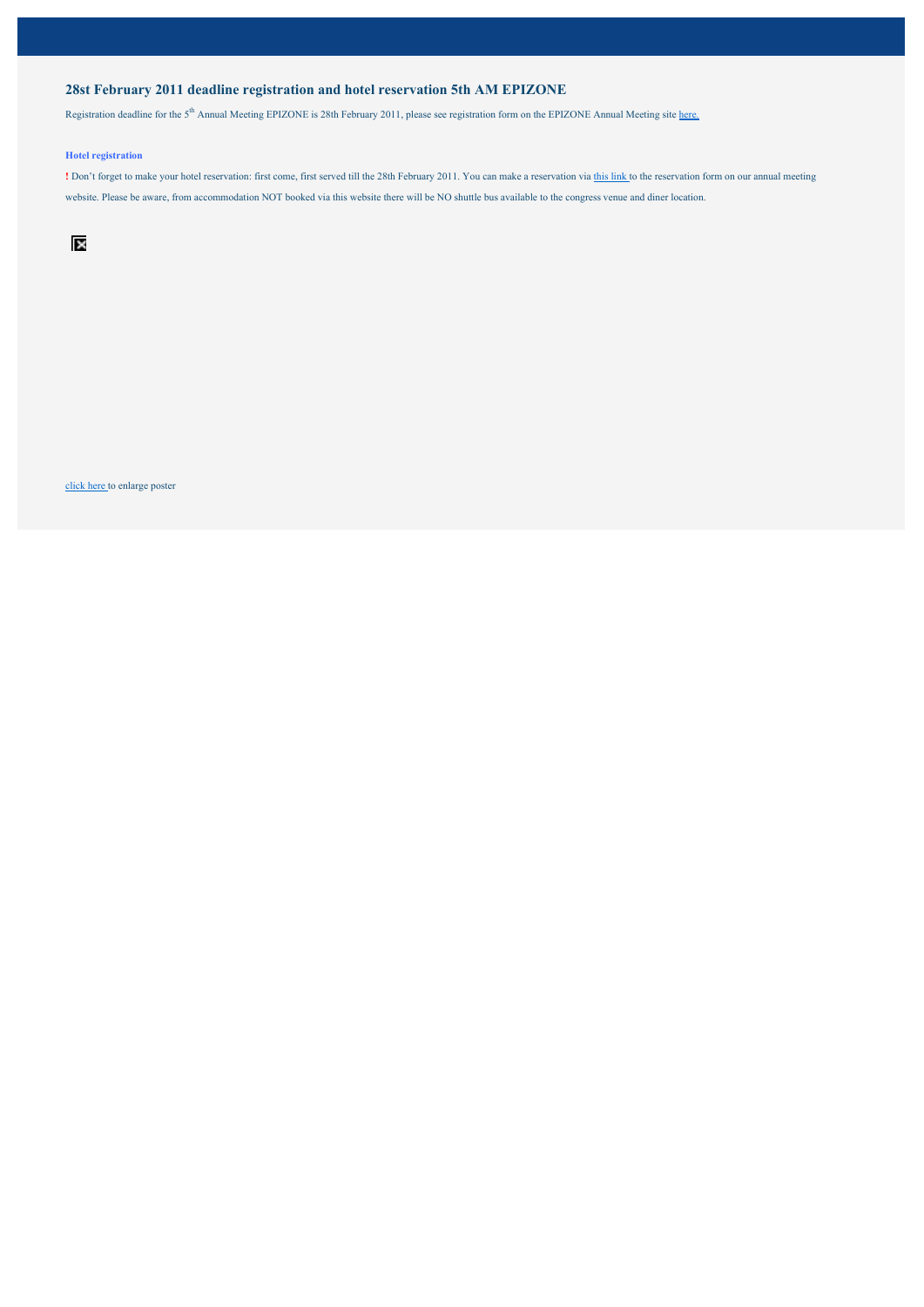### **Keynote speakers 5th Annual meeting**

The draft programme of the 5th AM EPIZONE "Science on alert" and the satellite symposium "Bluetongue and other vector borne diseases" with invited speakers, keynotes and oral presentations is now available online.

#### **Invited speakers.**

12th April: Morning session "How veterinary research relates to animal health policies"

Moderator: Prof. L. Hellebrekers, President of the Dutch Royal Veterinary Association.

Dr Carolin Schumacher, Head of Grandes Prophylaxies Global Enterprise Merial.

Dr Elisabeth Erlacher-Vindel, Deputy Head, Scientific and Technical Department OIE World Organisation for Animal Health.

Dr. Juan Lubroth, Senior Officer of the Infectious Disease Group FAO Animal Health Service (to be confirmed).

Dr Alberto Laddomada, Deputy Head of Unit Animal Health and Standing Committees, European Commission DG-Sanco (to be confirmed).

Prof. Wim H. M. van der Poel, Coordinator of EPIZONE.

#### **Keynote speakers:**

12<sup>th</sup> April: Afternoon session Diagnostics and Epidemiology and surveillance sessions

Prof. A.D. Zaberezhny, Ivanovsky Institute of Virology, Moscow.

13<sup>th</sup> April: morning session, Intervention strategies and risk assessment

Prof. Jim Machlachlan, School of Veterinary Medicine, University of California-Davis (UCD).

13<sup>th</sup> April: afternoon Satellite Symposium "Bluetongue and other vector borne diseases"

- Dr. Lyle Petersen, Centres for Disease Control and Prevention, USA.
- 13th April: evening Satellite Symposium
- Dr. Piet van Rijn, Central Veterinary Institute of Wageningen UR, The Netherlands.

#### **See for oral presentations the programme.**

5<sup>th</sup> Annual Meeting EPIZONE 11-14 April 2011, Papendal, Arnhem, the Netherlands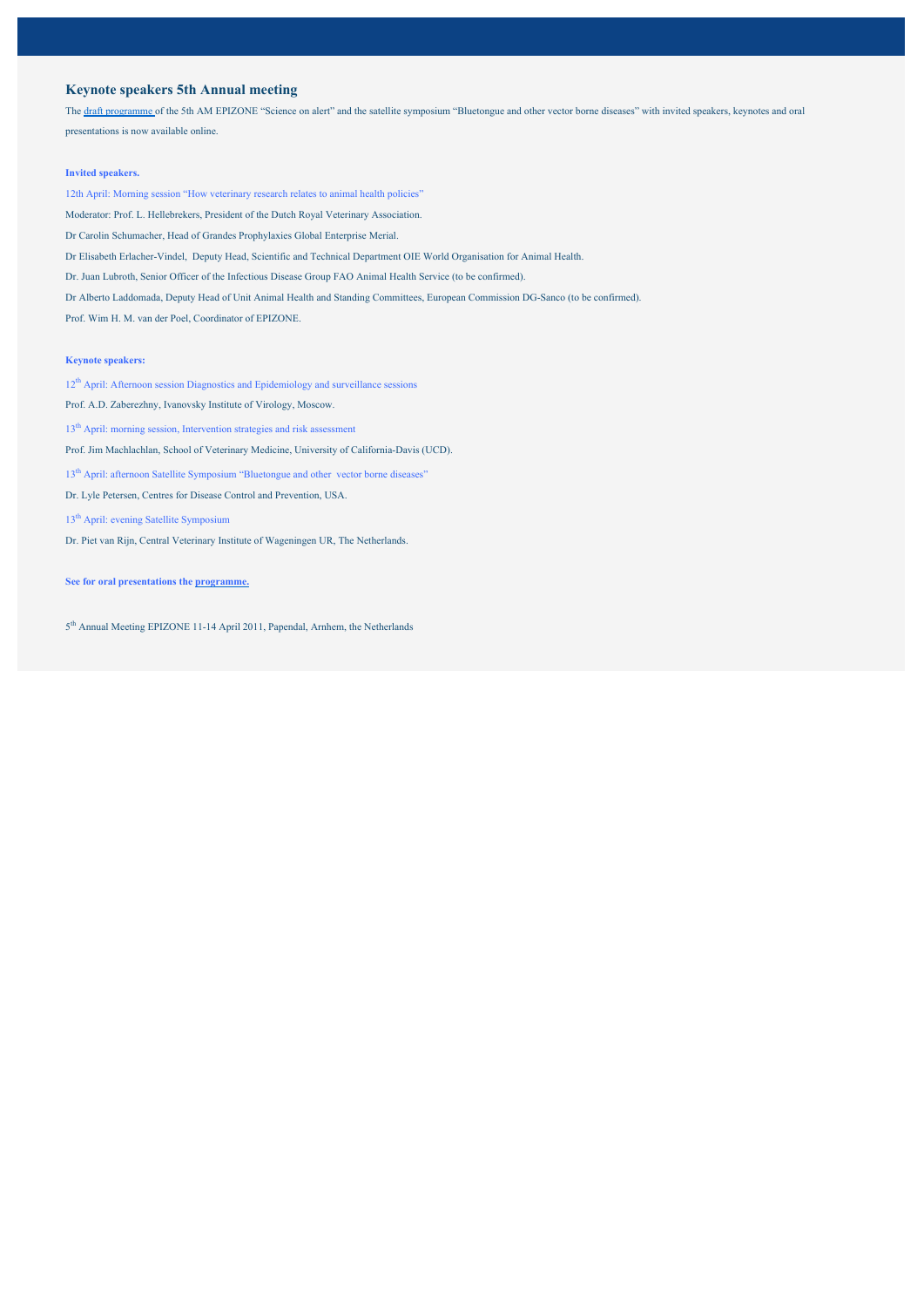#### **Extension of the Short Term Missions up to end of July 2011**

From the start of the EPIZONE network of excellence, support for short-term scientific missions (STMs) of EPIZONE members has been offered to stimulate research collaboration, promote education and contribute to the spreading of excellence as one of the main activities of the WP3.2 in Theme 3. On the whole, the level of STM use has been satisfactory up to month 54 of the project. Figure 1 represents the number of STM per year and the average duration of each application. After a limited development of STMs the first year, a sustained use has been observed afterwards. However, when considering the origin of the STM beneficiaries, an important heterogeneity between institutes can be observed with three partners who never applied.



Part of the EPIZONE activities will be extended up November 31<sup>st</sup> 2011. STMs will included in the prolonged activities and it will be possible to apply for such a mission up to end of July 2011 with expenses eligible up to end of October 2011

Application form and conditions for eligibility can be found at the EPIZONE website here. The application has to be sent to epizone.cvi@wur.nl for review.

**Don't miss this great opportunity!**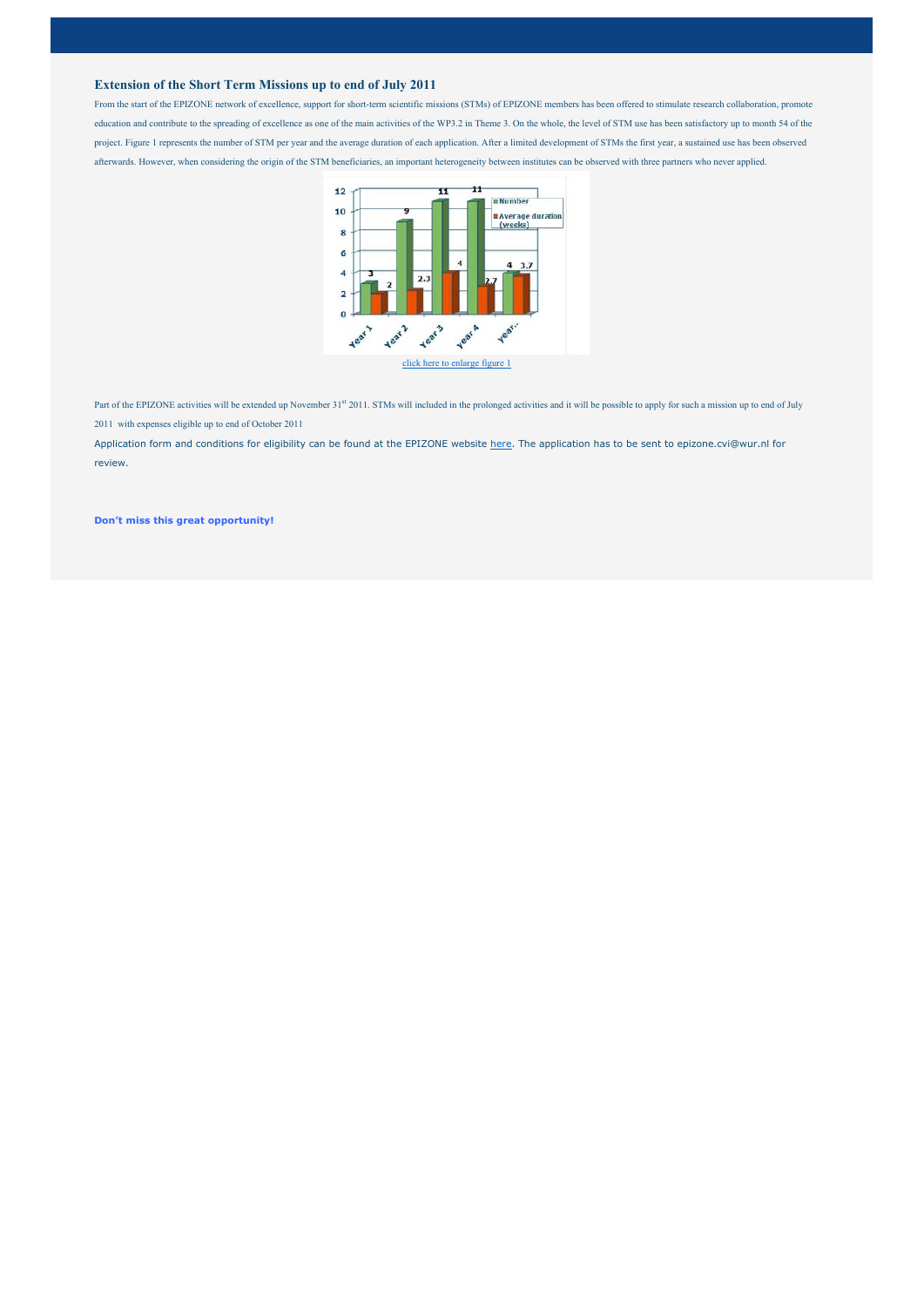### **Half yearly meeting, m54, Lelystad**

The EPIZONE half yearly meeting was held from  $12<sup>th</sup>$  to  $13<sup>th</sup>$  of January 2011 in Lelystad the Netherlands. This progress meeting was hosted by CVI as usual. All Theme and Work Package leaders, Coordinating Forum (CF), Management Advisory Board (MAB), and External Advisory Panel (EAP) members were invited. The Coordinating Forum members had their meeting on January 12th. For the main issues of this meeting please see the item "From the Management" in this EPIZONE Update.



#### **4 ½ year EPIZONE**

On Thursday 13<sup>th</sup> January the Work Package leaders presented the outcomes of their work packages over the last 4 <sup>1</sup>/<sub>2</sub> year EPIZONE. All presentations can be found on the internal EPIZONE website: here .

Besides the work package presentations the Management Advisory Board (MAB) and External Advisory Panel (EAP) members had their meetings, actively participated in the discussions and gave their feedback.

During happy hour there was the opportunity to hit a strike at the bowling alley followed by an informal dinner in a friendly atmosphere.

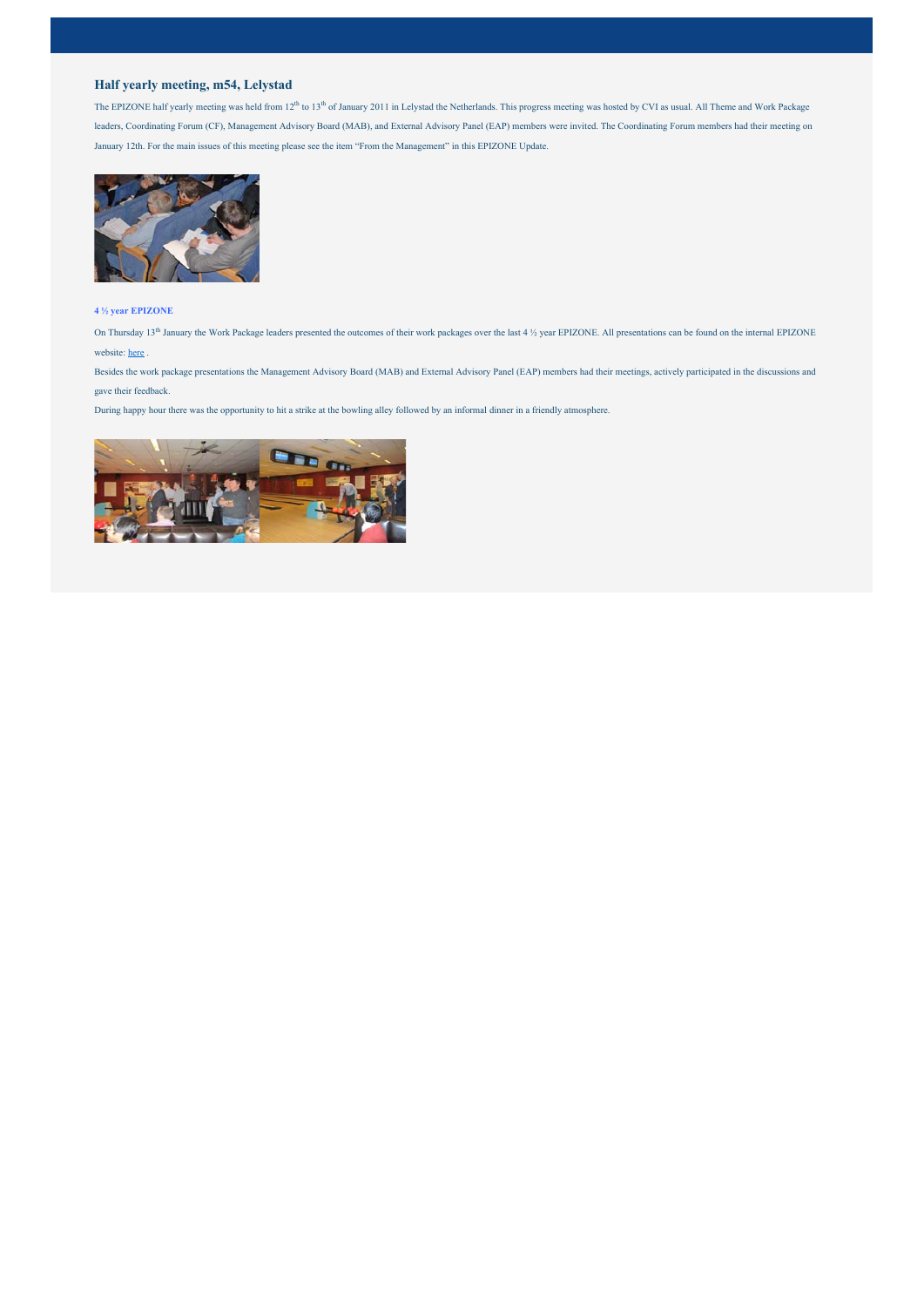### **EPIZONE public website**

Over the last two years, the public website of EPIZONE has shown a large growth in sessions and users worldwide. Since its creation in 2006, the public website has grown from 229 sessions in September 2006 to 5510 in 2010. And this is not even the peak! In March 2010 the website registered a stunning 8549 sessions from 58 (!) countries all over the world (figure 1).

The EPIZONE website gets its main peaks from registration and abstract activities around the annual meetings, but also from the EPIZONE Update and downloads. To encourage more people to have a look at our website, we are working on a complete new design. To be continued!

#### click here to enlarge figure 1

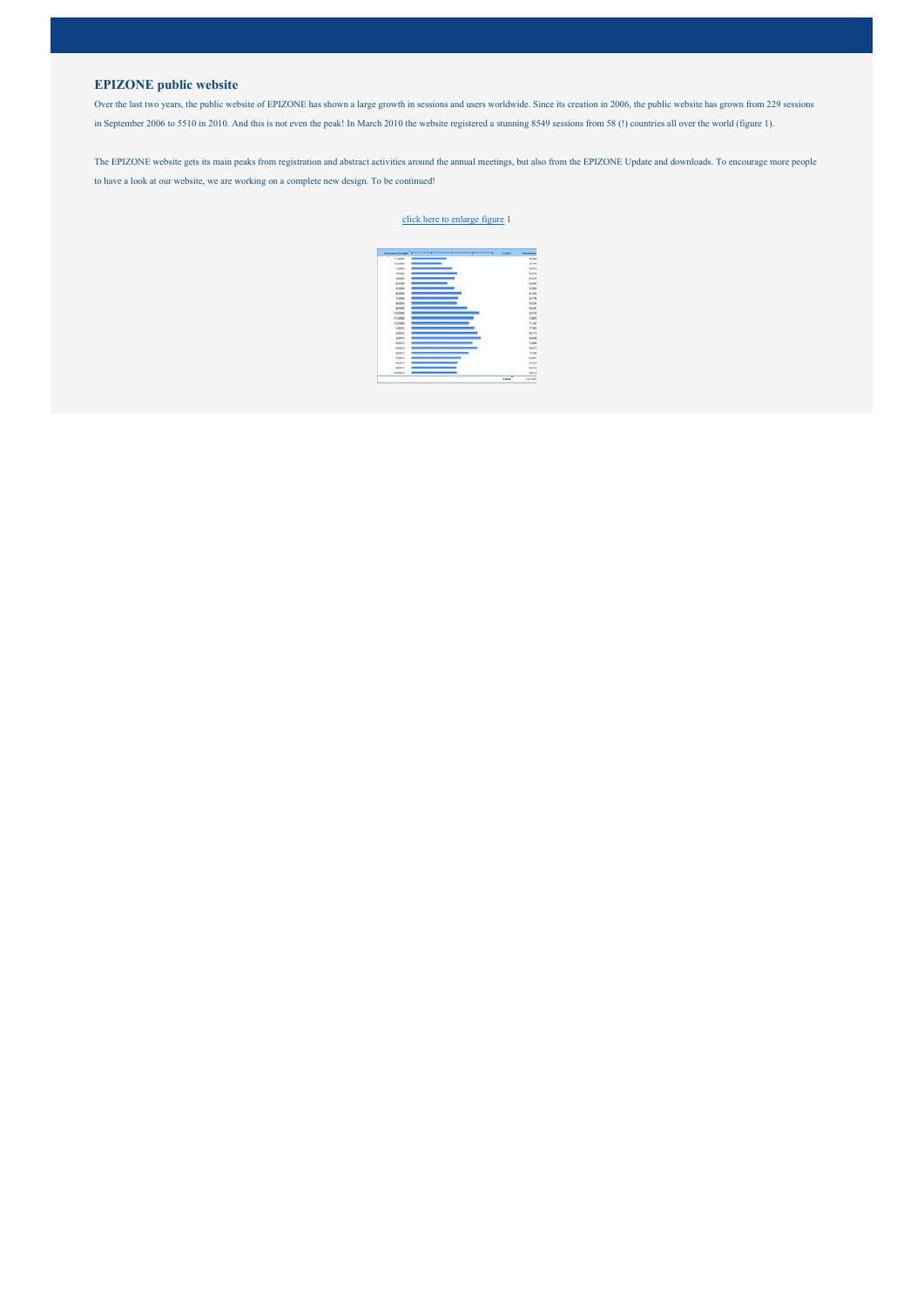#### **EPIZONE Workshop Formaldehyde replacement**

An international workshop was organized by 8 EPIZONE partner institutes to discuss the replacement of formaldehyde as a disinfectant for the decontamination of laboratories and animal facilities. The workshop, which was held on 11-12 January 2011 at the Central Veterinary Institute in Lelystad, the Netherlands, was attended by some 80 participants from 15 different countries. Representatives from several EPIZONE partner institutes as well as several invited speakers presented and discussed their results and experiences.

#### **Workshop proceedings**

The workshop generated important information on the use of alternatives for formaldehyde. However, it also became clear that there are still gaps in our knowledge and additional research is probably needed. The workshop proceedings containing the abstracts of the presentations and the major conclusions and recommendations will be published before April 1st 2011.



#### **Formaldehyde toxic and suspected carcinogen**

Disinfection with gaseous formaldehyde (fumigation) is used world-wide for the disinfection of laboratories and animal facilities in which harmful infectious agents are handled. Although fumigation with formaldehyde has proven to be highly effective, it suffers from a number of drawbacks which relate to safety; formaldehyde is highly toxic and is a suspected carcinogen. Therefore, to diminish the environmental and health burden, the use of formaldehyde has to be minimized or avoided.

#### **Alternatives for formaldehyde**

In order to replace formaldehyde by safer substitutes, several institutes have already investigated alternative disinfection procedures such as the use of vaporized hydrogen peroxide (VHP), ozone or chlorine dioxide. However, questions remain about the efficacy of these alternatives since they have not - or insufficiently - been evaluated and validated for a number of infectious agents.

Although experience with alternatives for formaldehyde disinfection has been gained by different EPIZONE partner institutes and elsewhere, the majority of this information has not been published and is not publicly available. Since there is a strong need to collect this information in order to conclude which substitutes can be used as alternatives, a workshop was organized to discuss the replacement of formaldehyde as a disinfectant.

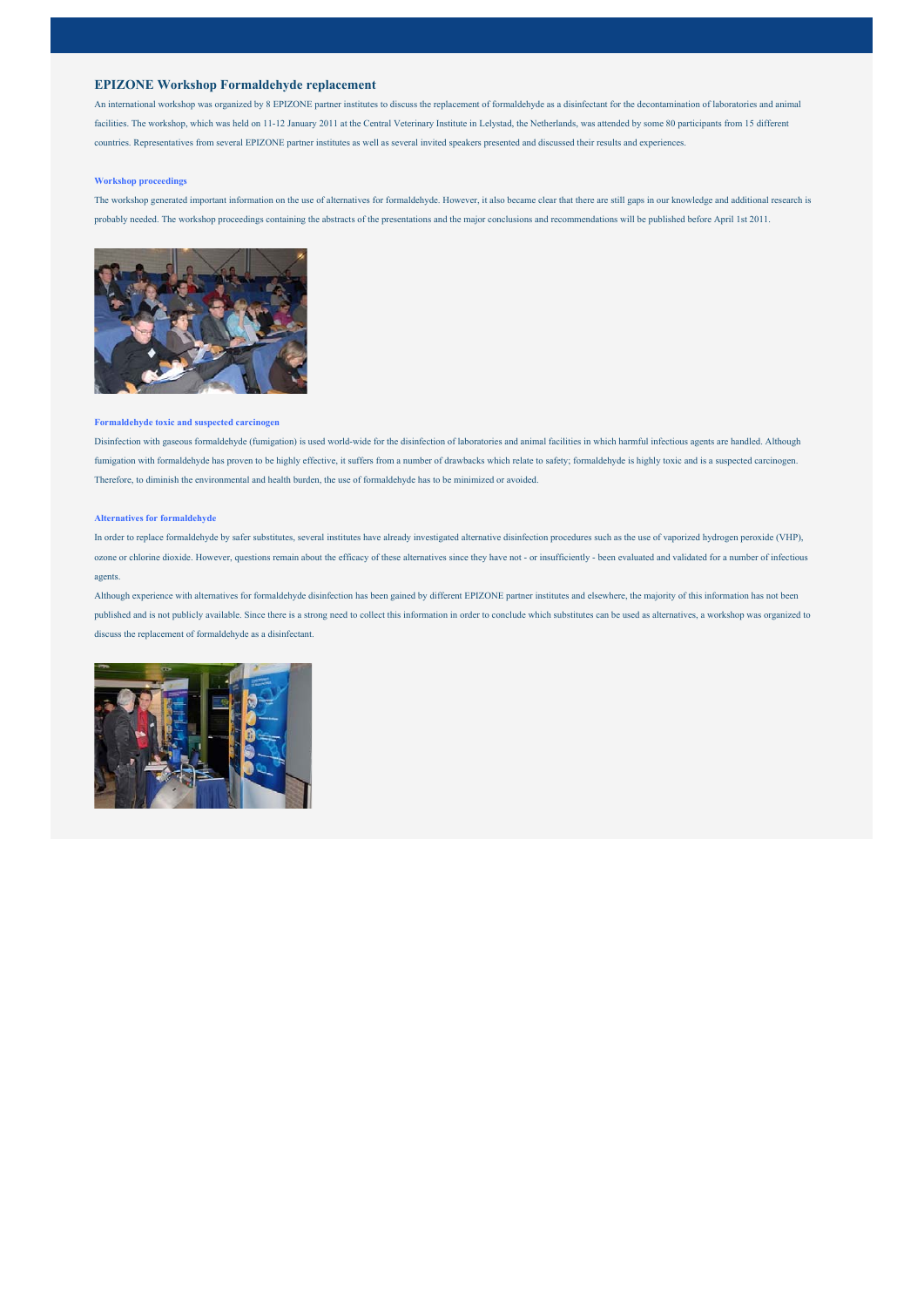### **Workshop "Data Information Sharing within the Veterinary Scientific Community"**

From 23-25 March 2011 the workshop ""Data Information Sharing within the Veterinary Scientific Community: Legislative State of the Art and the Role of EPIZONE" will be held at Villa Franceschi, Mira, Italy. The workshop is organised by the Istituto Zooprofilattico Sperimentale delle Venezie (IZSVe) in the framework of the EPIZONE project.

The workshop falls within Theme 2 - Strategic Integration. It is intended to be a forum for sharing practical experience and ideas for future developments, in line with the promotion of information and data sharing which is pivotal to the achievement of EPIZONE objectives.

Selected scientists and representatives from EPIZONE Member Organizations as well as relevant non-EPIZONE members will take part in the discussion (around 30 participants). The meeting will provide:

- An overview of the achievements relating to data/information sharing within EPIZONE.
- An outline of the state of the art of available technical solutions and their adaptability to the veterinary field within the framework of EU legislation and policies.
- x Discussion on the possibility of constituting an interest group which could be maintained in the future.
- Further prospects for data/information sharing.

**Registration deadline:15 February 2011**.

See for more information and registration form: EPIZONE website, events